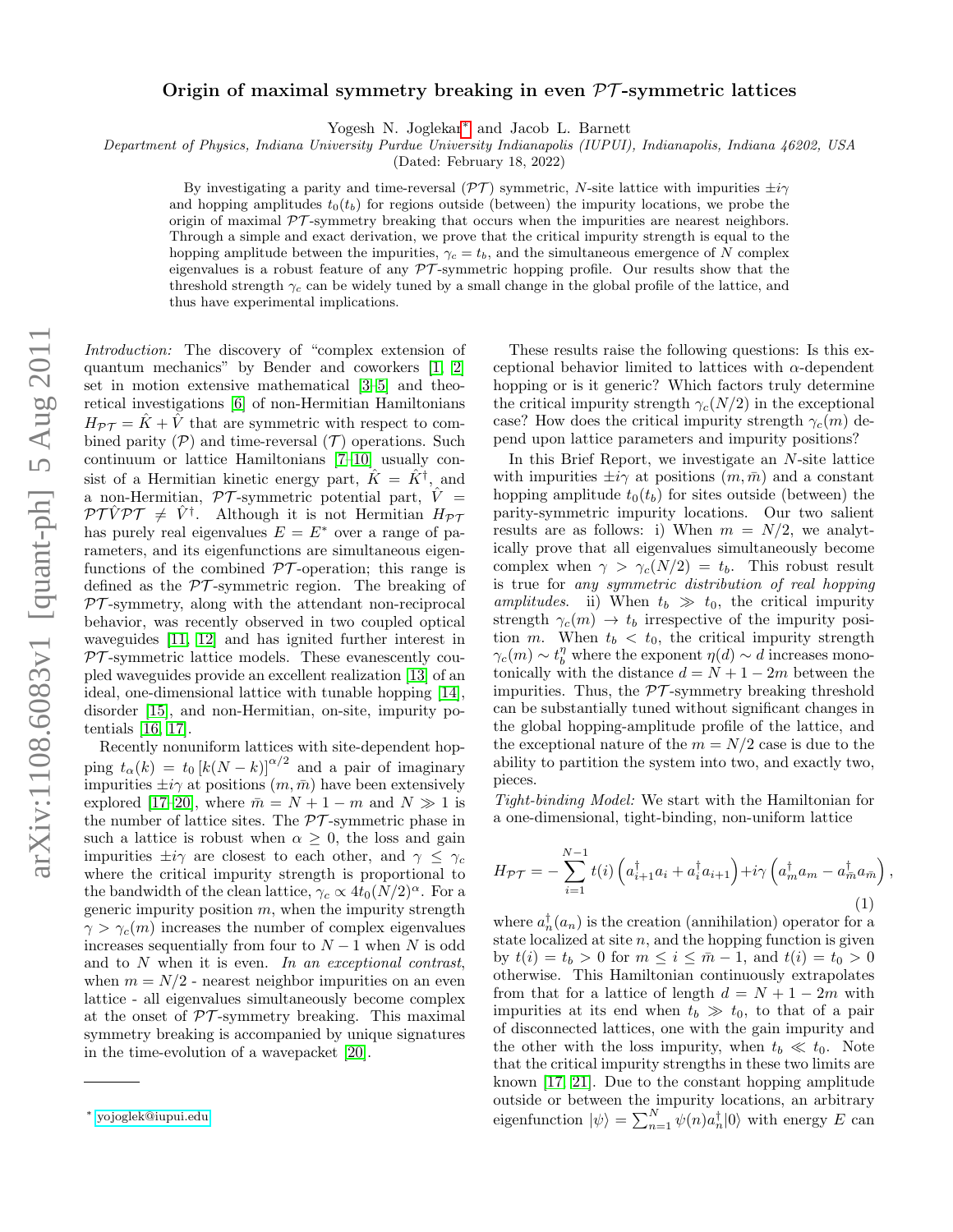be expressed using the Bethe ansatz as

$$
\psi(n) = \begin{cases}\nA\sin(kn), & 1 \le n \le m, \\
P\sin(k'n) + Q\cos(k'n), & m < n < \bar{m}, \\
B\sin(k\bar{n}), & \bar{m} \le n \le N.\n\end{cases}
$$
\n(2)

Here  $E(k, k') = -2t_0 \cos(k) = -2t_b \cos(k')$  defines the relation between the quasimomenta  $k, k'$ . In the  $PT$ -symmetric phase, the energy spectrum of Eq.[\(1\)](#page-0-1) is particle-hole symmetric [\[22\]](#page-2-16), and the eigenenergies satisfy  $|E| \leq 2 \max(t_0, t_b)$ . Note that the relative phases of  $\psi(n)$  are the same at different points within each of the three regions, although there may be a phase difference between wavefunctions in different regions. Therefore, without loss of generality, we may choose  $\psi(n)$  to be real for  $1 \leq n \leq m$ . By considering the eigenvalue equation  $H_{\mathcal{PT}} |\psi\rangle = E |\psi\rangle$  at points  $m, m+1$  and their reflection counterparts, it follows that the quasimomenta  $(k, k')$  obey the equation [\[21\]](#page-2-15)

<span id="page-1-0"></span>
$$
M(k, k') \equiv [\sin^2 [k(m+1)] + \Gamma^2 \sin^2(km)]
$$
  
 
$$
\times \sin [k'(N+1-2m)] + T_b^2 \sin^2(km)
$$
  
 
$$
\times \sin [k'(N-1-2m)] - 2T_b \sin(km)
$$
  
 
$$
\times \sin [k(m+1)] \sin [k'(N-2m)] = 0, \quad (3)
$$

where  $\Gamma = \gamma/t_0$  and  $T_b = t_b/t_0$  denote the dimensionless impurity strength and hopping amplitude respectively. Note that when  $2\min(t_0, t_b) < |E| \leq 2\max(t_0, t_b)$ , k is real and  $k'$  is purely imaginary (or vice versa), whereas for  $|E| \leq 2 \min(t_0, t_b)$ , both k, k' are real. Thus, Eq.[\(3\)](#page-1-0) represents two distinct equations in these two cases.



<span id="page-1-1"></span>FIG. 1. (color online) a) Left-hand panel shows dimensionless critical impurity strength  $\Gamma_c(d) = \gamma_c/t_0$  as a function of dimensionless hopping amplitude  $0 < T_b = t_b/t_0 < 1$  for various inter-impurity-distances d in  $N = 20, 21$  lattices; note the logarithmic scale. It follows that  $\Gamma_c(d)$  vanishes with a powerlaw behavior as  $T_b \rightarrow 0$ , as expected on physical grounds. b) Right-hand panel shows the critical impurity strength  $\Gamma_c(d)$ as a function of  $T_b \geq 1$  for various values of d. Although at  $T_b = 1$ , the critical strength  $\Gamma_c(d)$  reduces with distance d between the impurities, for  $T_b \geq 2$  the critical impurity strength  $\Gamma_c \to T_b \ (\gamma_c \to t_b)$  irrespective of d.

The right-hand panel in Fig. [1](#page-1-1) shows the dimensionless critical impurity strength  $\Gamma_c(d) = \gamma_c(m)/t_0$  as a function

of  $T_b = t_b/t_0 \ge 1$  for various inter-impurity-distances  $d = N + 1 - 2m$  in an  $N = 20$  even lattice; we obtain similar results for an odd lattice. We find that  $\gamma_c \to t_b$ quickly for  $t_b/t_0 > 1$ ; when  $t_b/t_0 \gg 1$ , the lattice reduces to one with  $d+1$  sites, impurities at its end points, and the result  $\gamma_c = t_b$  is expected [\[21\]](#page-2-15). The left-hand panel shows  $\Gamma_c(d)$  vs.  $T_b$  on a logarithmic scale in  $N = 20$ and  $N = 21$  lattices for  $T_b < 1$ . As the distance d between the impurities increases, corresponding critical impurity strength decreases as a power-law,  $\Gamma_c(d) \propto T_b^{\eta(d)}$ b where the exponent  $\eta(d) \sim d$ . This behavior can be qualitatively understood as follows: the system is in the PT-symmetric region if the frequency  $\sim \gamma/t_0$  at which particles are created at the gain-impurity site  $m$  is lower than rate at which these excess particles can hop over to the loss-impurity site, where they are absorbed at frequency  $\sim \gamma/t_0$ . Since  $t_b$  is the hopping amplitude at sites between the impurities, it follows that the effective frequency of hopping from the gain- to the loss-site decreases with d as  $T_b^d$ . Indeed, when  $t_b/t_0 \ll 1$ , the system is divided into two, non  $\mathcal{PT}$ -symmetric, uniform lattices, one with the loss impurity and the other with the gain. It follows, then, that  $\gamma_c \to 0$  as  $t_b/t_0 \to 0$ .

Origin of Maximal Symmetry Breaking: Now let us consider the  $m = N/2$  case, where Eq.[\(3\)](#page-1-0) reduces to

<span id="page-1-2"></span>
$$
t_0^2 \sin^2 \left[ k \left( \frac{N}{2} + 1 \right) \right] = \left( t_b^2 - \gamma^2 \right) \sin^2 \left( \frac{kN}{2} \right). \tag{4}
$$

It follows from Eq.[\(4\)](#page-1-2) that the  $\mathcal{PT}$ -symmetry breaks maximally when  $\gamma > \gamma_c(N/2) = t_b$  and is accompanied by the simultaneous emergence of  $N$  complex (not purely imaginary) quasimomenta and eigenenergies. Since the bandwidth of the clean lattice is determined by both hoppings  $(t_0, t_b)$ , it follows that the *critical impurity strength* is independent of the lattice bandwidth.

To generalize this result, we consider the system with an arbitrary,  $PT$ -symmetric, position-dependent hopping profile  $t_k = t_{N-k}$  and real energy eigenvalues. Since the hopping and eigenvalues are real, the eigenvalue difference equations imply that for any eigenfunction  $|\psi\rangle$ , we can choose the coefficients  $\psi(k)$  to be real for  $1 \leq k \leq m$ . A real eigenvalue  $\epsilon$  and the (real) coefficients  $\alpha = \phi(N/2)$  and  $\beta = \phi(N/2 - 1)$  of its corresponding eigenfunction  $|\phi_{\epsilon}\rangle = \sum_{i=1}^{N} \phi(i)|i\rangle$  satisfy

$$
\det \begin{bmatrix} t_{N/2-1}\beta + (\epsilon - i\gamma)\alpha & t_{N/2}\alpha \\ t_{N/2}\alpha & t_{N/2-1}\beta + (\epsilon + i\gamma)\alpha \end{bmatrix} = 0,
$$
\n(5)

where we have used the  $PT$ -symmetric nature of eigenfunctions to deduce that  $\phi(N/2+1) = e^{i\chi}\alpha$ ,  $\phi(N/2+2) =$  $e^{i\chi}\beta$ . Thus, when  $\gamma > \gamma_c = t_{N/2} = t_b$ , the eigenvalue  $\epsilon$ must become complex. Since this result is true for all eigenfunctions, it follows that the  $\mathcal{PT}$ -symmetry breaks maximally and the critical impurity strength is solely determined by the hopping amplitude between the two impurities. This robust result also explains the fragile nature of  $\mathcal{PT}$ -symmetric phase in lattices with hopping